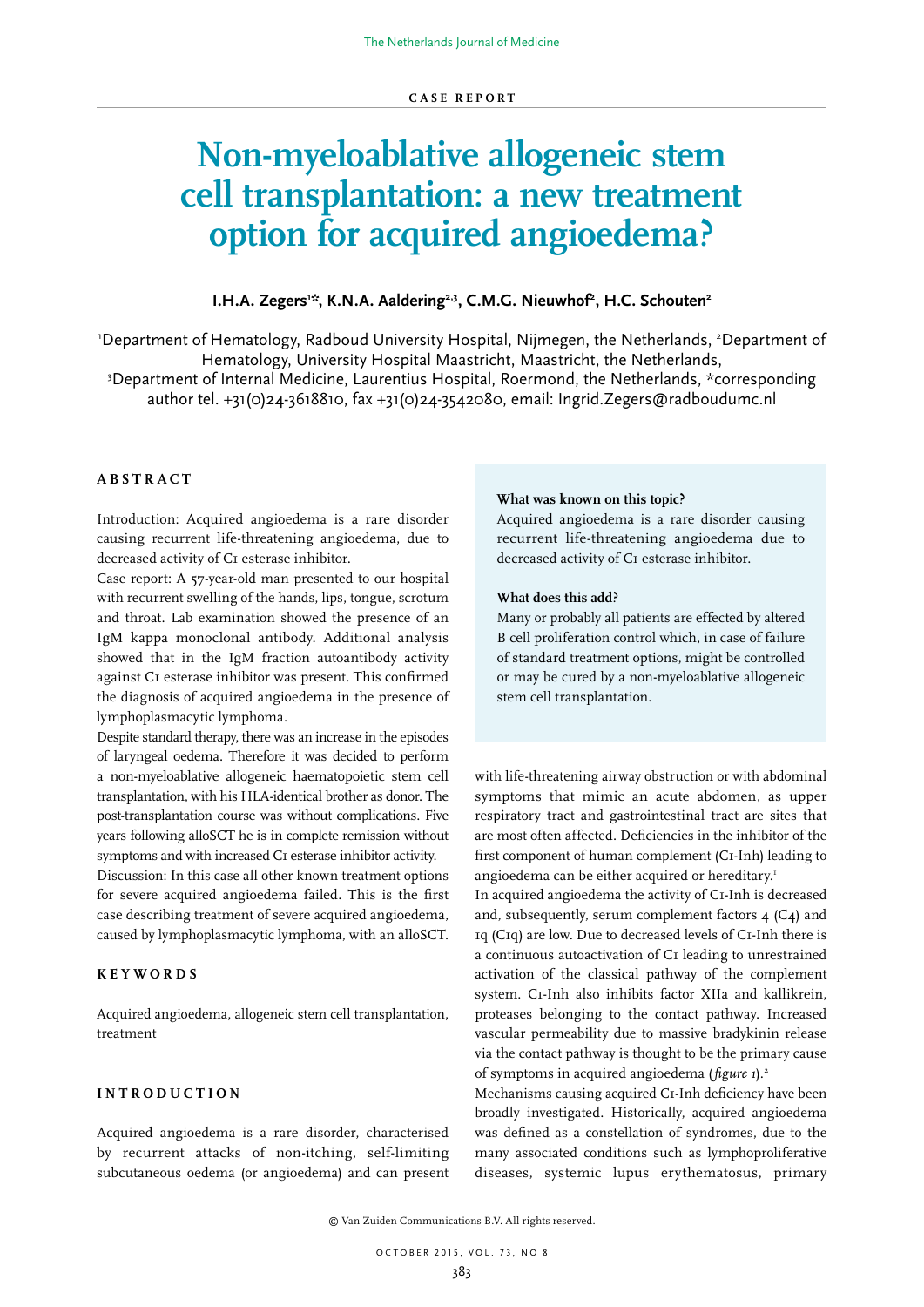

 $*$  C1 esterase inhibitor – site of action; Cla = complement activation; HMWK = high-molecular-weight kininogen; MAC = membrane attack complex.

myelofibrosis, autoimmune haemolytic anaemia, cryoglobulinaemia and liver hydatidosis.3 In 1986, Jackson *et al.*<sup>4</sup> first described an IgG autoantibody inactivating C1-Inh demonstrating an autoimmune mechanism to be the cause of the C1-Inh deficiency in otherwise healthy patients. Acquired angioedema was divided into two types: type I, associated with lymphoproliferative disorders developing anti-idiotyping antibodies directed against the M-component. This immune complex causes activation of C<sub>I</sub> and consumption of C<sub>I</sub>-Inh. Type II is primarily due to direct autoantibodies, impairing the activity of C1-Inh. Now it is becoming clear that there is an overlap between these two groups, since there are patients with lymphoproliferative diseases who also have anti-C1 inhibitor antibodies.<sup>5-7</sup> Thus, the division of acquired angioedema into these two types has been abandoned. Subsequent work revealed that acquired angioedema usually arises in the setting of an uncontrolled clonal proliferation of B lymphocytes. However, the mechanism by which clonal B cell disorders lead to depletion of C1-Inh and angioedema remains incompletely understood.

# **CASE REPORT**

A 57-year-old male presented to our hospital with recurrent swelling of the hands, lips, tongue, scrotum and throat. He had no allergies, no urticarial rash, and was not on any medication known to provoke angioedema. Physical examination was normal. Laboratory tests showed the

presence of an IgM kappa monoclonal antibody (2.76 g/l), with decreased activity of C1-Inh and consistent C1q and C4 consumption. CT scan of the thorax and abdomen showed no abnormalities. Bone marrow examination showed an increase in B-lymphocytes (24%), which were monoclonal. Immunophenotyping showed a monoclonal B lymphocyte population of 6%, positive for CD19, CD20, CD22, CD79a and expressing IgM kappa, compatible with a lymphoplasmacytoid malignant lymphoma (also frequently called Waldenström's disease, however this term is not part of the current lymphoma classification). Additional analysis showed that in the IgM fraction autoantibody activity against C1-Inh was present (Professor M. Cicardi, Milan). This confirmed the diagnosis of acquired angioedema as a result of an IgM antibody directed against C1-Inh (type II).

Treatment was started with danazol and tranexamic acid. During the subsequent years his symptoms worsened, requiring high-dose purified human C1-Inh (15,000 units Cetor®/month). Despite this treatment he developed recurrent episodes of life-threatening laryngeal swelling, necessitating artificial ventilation. The M-protein was stable and there were no signs of osteolytic lesions or lymphadenopathy. Several courses of immunosuppression (high-dose prednisone, cyclophosphamide, azathioprine, mycophenolate mofetil and rituximab) were given with temporary relief of symptoms but recurred during maintenance therapy with prednisone, danazol and low-dose immunosuppression with prophylactic infusion of high-dose purified C1-Inh. In fact, he showed an increase in episodes of life-threatening laryngeal oedema. Two courses of rituximab, cyclophosphamide, vincristine and prednisone were given, again without a decrease in symptoms. C1-Inh activity at that time was only 7%. To treat the IgM-producing clone directly, we performed a non-myeloablative alloSCT, with his HLA-identical brother as donor. Awaiting the transplantation, he received two courses of rituximab, fludarabine, cyclophosphamide and mitoxantrone, again without response. Pre-transplant conditioning consisted of fludarabine and total body irradiation. The post-transplantation course was without complications. Immunosuppression consisted of mycophenolate mofetil until day +85 and tacrolimus until day +180. At day +100 chimerism was 97% donor and he was free of symptoms. To date (now year +5 after transplant) he is still in clinical remission with a C1-Inh activity of 75% and no clinical symptoms. There are no signs of graft versus host disease.

# **DISCUSSION**

Here, we show successful treatment of acquired angioedema with a non-myeloablative alloSCT. The patient had very frequent and severe attacks of angioedema

Zegers et al. Treatment of acquired angioedema with an alloSCT.